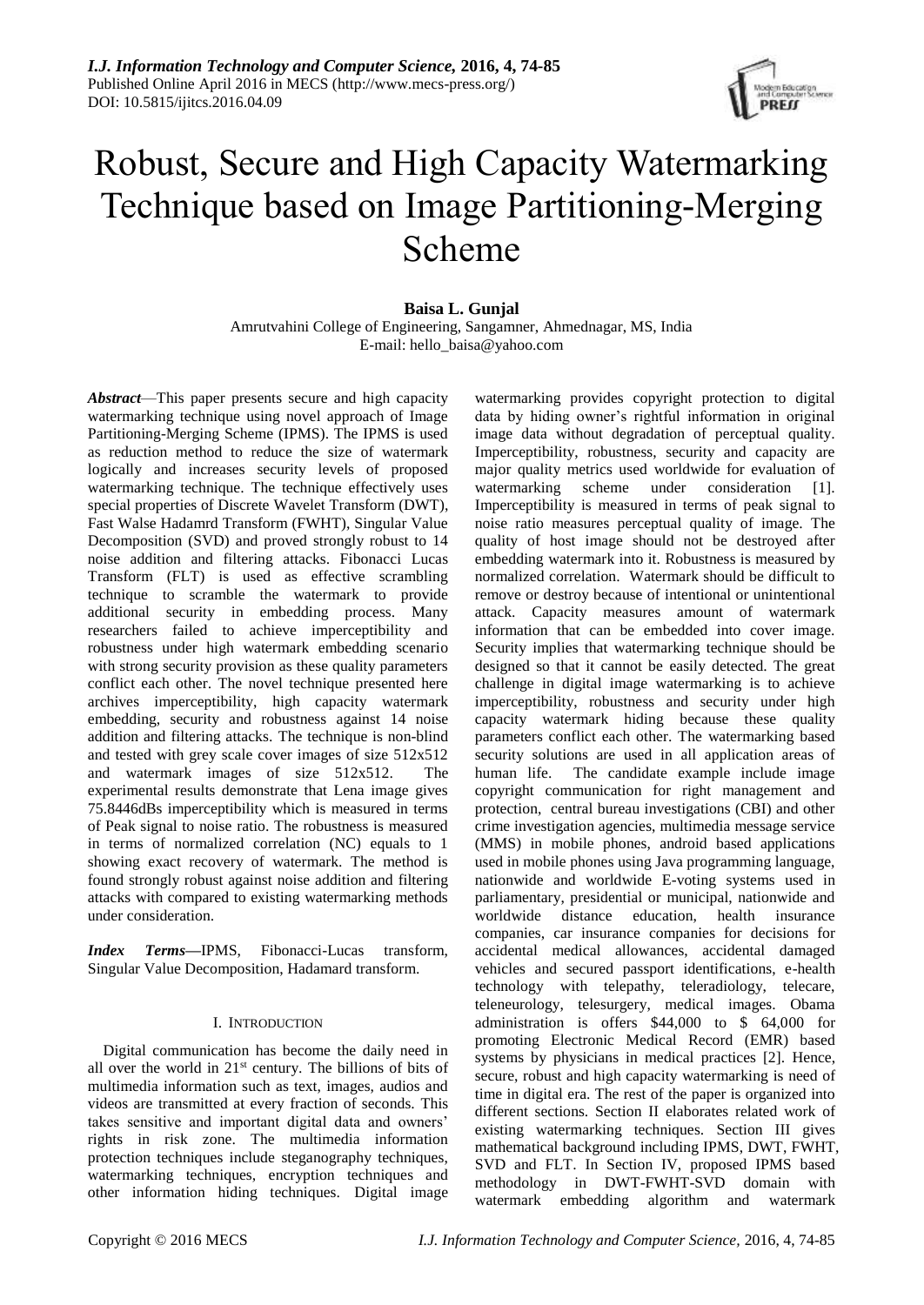extraction algorithm is elaborated. The experimentation and results are presented in section V which explores performance evaluation metrics, details of IPMS based scheme in DWT-FWHT-SVD domain, relative impact of imperceptibility and robustness, robustness of proposed method, comparative imperceptibility and watermark embedding capacity, comparative robustness with existing methods. The conclusions are drawn in section VI and future scope is presented in section VII.

## II. RELATED WORKS

The survey presented here is broadly categorized based on types, special properties, scope and application areas of watermarking techniques.

#### *A. Fragile and semi fragile image watermarking*

The robust lossless semi-fragile watermarking techniques are given in [3][4]. The fragile techniques fail to extract exact watermark from watermarked image in case if changes are made to watermarked image. Thus, Fragile watermarking techniques are sensitive to intentional or unintentional attacks to image modifications.

#### *B. Blind and non-blind watermarking techniques.*

The non-blind watermarking techniques are popular but they require original cover image during watermark extraction process. The blind techniques do not require original cover image during watermark extraction process. A blind watermarking technique for 3D images is presented in [5].

#### *C. Spatial and transform watermarking techniques*

Least significant bit [LSB] and most significant bit [MSB] based insertions are examples of spatial domain techniques. The LSB based technique is presented in [6]. These techniques are simple in implementation but they can be easily detected. They are less secured and support low payload hiding capacity, less perceptual quality of watermarked image and provide less correlation between embedded and extracted watermark. In transform domain, the watermark is spread to entire cover image. These techniques provide more robustness against various attacks and support more watermark information hiding capacity. Most of the researchers focus on transform domain watermarking techniques. The example of such techniques are presented in [1][7].

## *D. Spread Spectrum (SS) and Quantization based Watermarking Techniques*

The quantization based method proposed in [8] embeds watermark bits in specific direction according to angle of significant gradient vectors with multiple wavelet scales. The spread spectrum communication use narrow band signal to transmit over much larger bandwidth as given in [9]. In SS based techniques, the transform domain is considered as communication channel whereas embedding watermark is considered as signal. The process of spreading the watermark through spectrum of

image indirectly gives security provision. The SS based watermarking techniques support robustness against many attacks.

#### *E. Reversible and irreversible Watermarking Techniques*

These are special data hiding techniques. In reversible watermarking original digital content can be completely restored after data extraction [10][11].

#### *F. Invisible and visible Watermarking techniques*

The visible watermarking techniques are used in limited application areas. They convey rightful ownership information directly on image and avoid attempts of copyright violations. The visible watermarking with lossless recovery of cover image is presented in [12]. Majority watermarking techniques are developed as visible techniques.

#### *G. Loosy and Lossless Watermarking Techniques*

Only few watermarking techniques support lossless data embedding. These types of techniques are presented in [13][14].

#### *H. Medical Image Watermarking Techniques*

The telemedicine field demands strong security based medical image watermarking methods which are required in telecare, telesurgery, teleradiology, telepathy, teleneurology. The medical image data need confidentiality and safety of medical images for handling, transmission and processing. The critical judgment of patient diagnosis is done based on information provided by medical images. The region of interest (ROI) of medical images must be preserved because sensitive information is referred by physicians. The telemedicine based watermarking techniques are given in [2][15][16].

## *I. Watermarking Techniques based on Special properties of transforms*

Most of watermarking methods use transform domain. The commonly used transforms by various researchers include discrete Fourier transform (DFT), discrete discrete Cosine transform (DCT), Laguerre transform (DLT), discrete Hadamard transform (DHT), discrete Wavelet transform[17].

The DWT is closer to theoretical model of human visual system (HVS) and provides multi-scale, multiresolution representation of image also gives perfect reconstruction of decomposed image. The DWT based watermarking is presented in [18-22] whereas Fourier transform based watermarking methods are given in  $[17][23][24]$ . The SVD based methods are given in [7][25]. The most of visually significant information of the image is concentrated in just a few coefficients of the DCT. This is energy compaction property of DCT. The DCT based method is given in [26][27].

#### *J. Scrambling Based Watermarking Techniques*

The scrambling methods are used to transform watermark information into disorder meaningless unsystematic patterns to hide real meaning. Fibonacci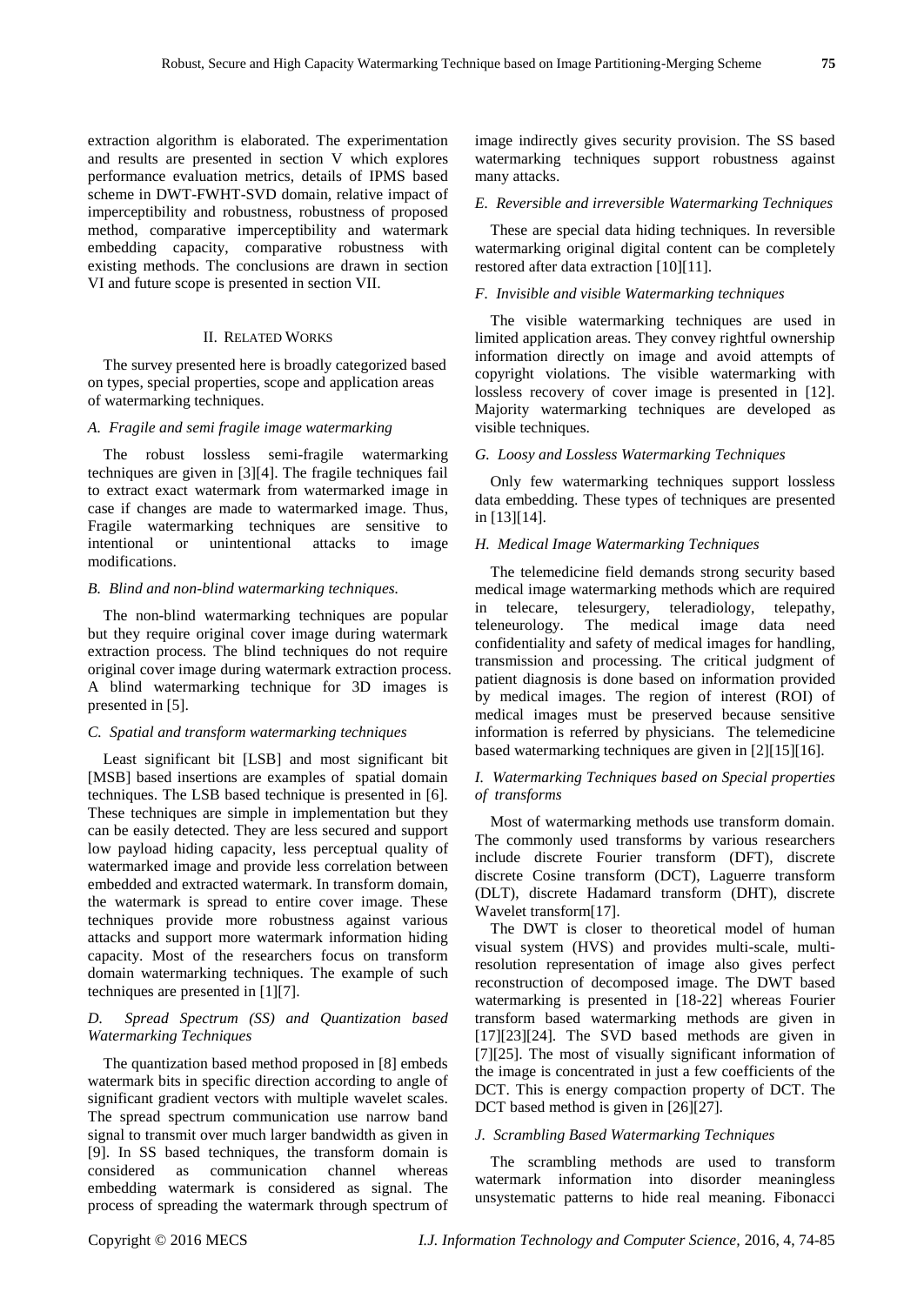transformation [28], Modified Fibonacci transform [28], Generalized Fibonacci Transform [29], Arnold Transform[30], Grey Code Transformation[31], Affine Modular Transform[32] and other scrambling based methods presented in[33] are used for watermark scrambling.

## *K. Watermarking Techniques based on multiple transforms*

Some of the researchers combined special properties of specific transforms to improve performance of watermarking techniques. The combine DWT-DCT approach is used in [34], DWT-SVD approaches used in [35][36][37][38] and Redundant DWT-SVD in [39] [40] are examples of combined techniques.

## *L. Optimization based watermarking techniques*

The optimization based techniques are developed to optimize perceptual quality and robustness under high capacity watermark embedding. It is major challenge to design optimization based techniques. The wavelet based oblivious watermarking methods using genetic algorithms (GA) is presented in [41]. But GA based methods are relatively slow as they include iterative procedures.

#### III. MATHEMATICAL BACKGROUND

This section elaborates the mathematical background of IPMS, DWT, FWHT, SVD and FLT. Their special properties are also presented in this section.

#### *A. Image Partitioning-Merging Scheme (IPMS)*

The image sharing methods can be effectively used in secured image watermarking techniques. The watermark can be embedded in shuffled images in transform domain to improve imperceptibility under high payload. Original image I is divided into two shares S1 and S2.

$$
Image(I) = \begin{pmatrix}\n2 & 10 & 18 & 26 & 34 & 42 & 50 & 58 \\
3 & 11 & 19 & 27 & 35 & 43 & 51 & 59 \\
4 & 12 & 20 & 28 & 36 & 44 & 52 & 60 \\
5 & 13 & 21 & 29 & 37 & 45 & 53 & 61 \\
6 & 14 & 22 & 30 & 38 & 46 & 54 & 62 \\
7 & 15 & 23 & 31 & 39 & 47 & 55 & 63 \\
8 & 16 & 24 & 32 & 40 & 48 & 56 & 64\n\end{pmatrix}
$$
\n
$$
(1)
$$
\n
$$
\begin{pmatrix}\n2 & 0 & 18 & 0 & 34 & 0 & 50 & 0 \\
0 & 11 & 0 & 27 & 0 & 43 & 0 & 59 \\
4 & 0 & 20 & 0 & 36 & 0 & 52 & 0 \\
0 & 13 & 0 & 29 & 0 & 45 & 0 & 61 \\
6 & 0 & 22 & 0 & 38 & 0 & 54 & 0 \\
0 & 15 & 0 & 31 & 0 & 47 & 0 & 63 \\
8 & 0 & 24 & 0 & 40 & 0 & 56 & 0 \\
0 & 17 & 0 & 33 & 0 & 49 & 0 & 65\n\end{pmatrix}
$$
\n(2)

The Share s2 is further merged to give Merged (M). This M is used for embedding [42]. During separation of S1 and S2 from I, first read number of rows and columns of image I. If rows are odd, then read only odd columns. If rows are even then read even columns. The shares S1 and S2 will be as given in equation(3) and equation(4).

$$
\text{Share(S2)} = \begin{pmatrix} 0 & 10 & 0 & 26 & 0 & 42 & 0 & 58 \\ 3 & 0 & 19 & 0 & 35 & 0 & 51 & 0 \\ 0 & 12 & 0 & 28 & 0 & 44 & 0 & 60 \\ 5 & 0 & 21 & 0 & 37 & 0 & 53 & 0 \\ 0 & 14 & 0 & 30 & 0 & 46 & 0 & 62 \\ 7 & 0 & 23 & 0 & 39 & 0 & 55 & 0 \\ 0 & 16 & 0 & 32 & 0 & 48 & 0 & 64 \\ 9 & 0 & 25 & 0 & 41 & 0 & 57 & 0 \end{pmatrix}
$$
(3)

The Merged (M) share can be generated by adding first row with last row, second row with second last row, third row with third last row and so on.

$$
Merged(M) = \begin{pmatrix} 9 & 10 & 25 & 26 & 41 & 42 & 57 & 58 \\ 3 & 16 & 19 & 32 & 35 & 48 & 51 & 64 \\ 7 & 12 & 23 & 28 & 39 & 44 & 55 & 60 \\ 5 & 14 & 21 & 30 & 37 & 46 & 53 & 62 \end{pmatrix}
$$
(4)

The recovered share R can be constructed back from M by comparing with S2

$$
Record(R) = \begin{pmatrix} 0 & 10 & 0 & 26 & 0 & 42 & 0 & 58 \\ 3 & 0 & 19 & 0 & 35 & 0 & 51 & 0 \\ 0 & 12 & 0 & 28 & 0 & 44 & 0 & 60 \\ 5 & 0 & 21 & 0 & 37 & 0 & 53 & 0 \\ 0 & 14 & 0 & 30 & 0 & 46 & 0 & 62 \\ 7 & 0 & 23 & 0 & 39 & 0 & 55 & 0 \\ 0 & 16 & 0 & 32 & 0 & 48 & 0 & 64 \\ 9 & 0 & 25 & 0 & 41 & 0 & 57 & 0 \end{pmatrix}
$$
(5)

#### *B. Selection of Sub bands of DWT*

International Standard Organization(ISO) has developed and generalized still image compression standard JPEG2000 in which DCT is replaced by DWT. DWT offers muti-resolution representation of image and gives perfect reconstruction of decomposed image.



Fig.1. One Level DWT decomposition of image

DWT decomposes the image into sub bands of different resolutions when image is passed through series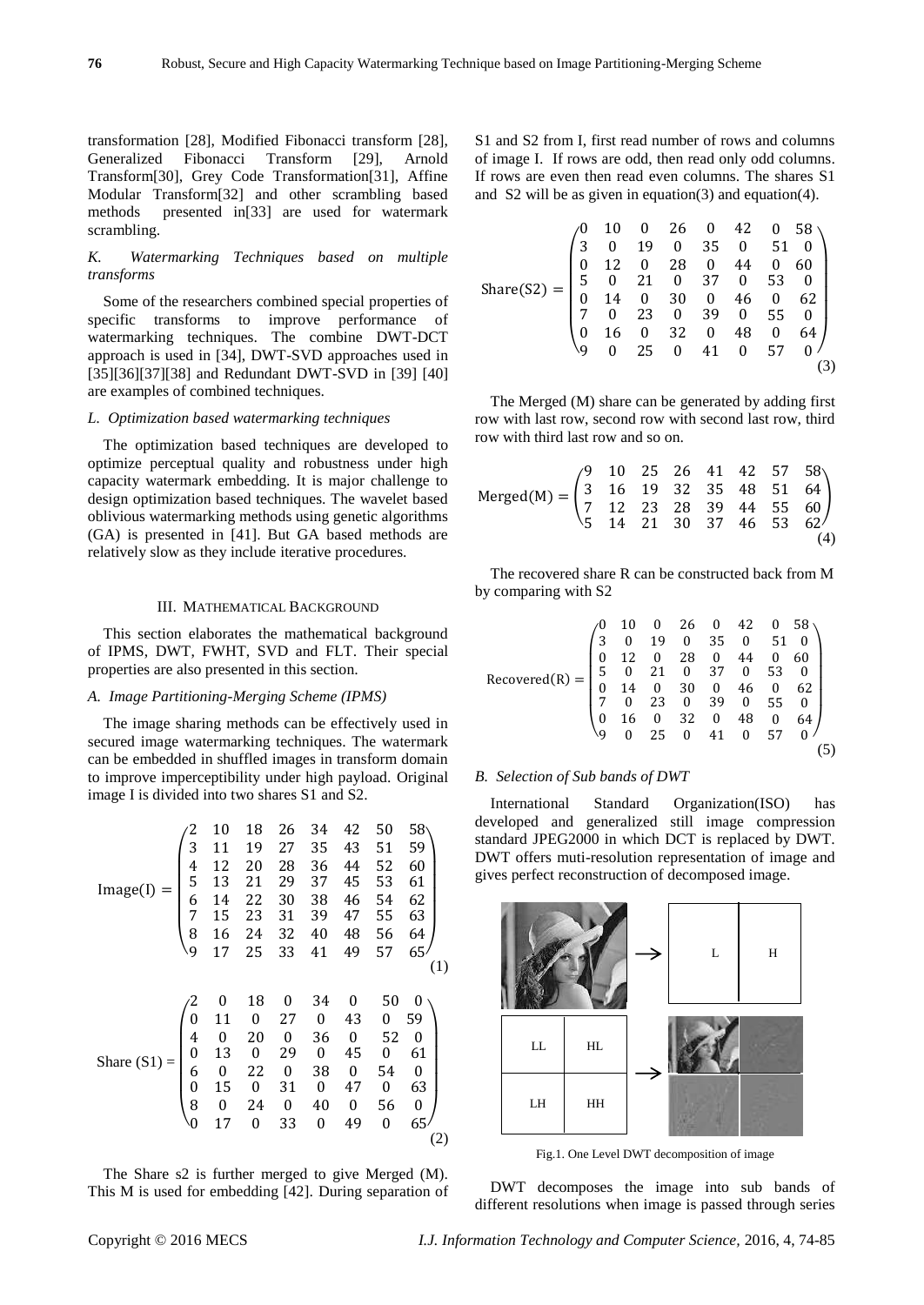of low pass and high pass filters[43]. Fig. 1 shows, one level decomposition of image by DWT. At first level, DWT decomposes image into four non-overlapping multi-resolution sub bands namely LL (Approximate sub band), HL (Horizontal sub band), LH (Vertical sub band) and HH (Diagonal Sub band). Here, LL has low frequency coefficients whereas HL, LH and HH are high frequency (detail) coefficients. Mathematically, DWT can be represented as [6],

$$
\psi_{j,k}(t) = a_0^{-j/2} \psi \left( a_0^{-j} t - k \, b_0 \right) \tag{6}
$$

Where,  $\psi$ , is mother wavelet, *a* is scale parameter, *b* is translation parameter. For dyadic wavelets  $a_0 = 2$  and  $b_0$  $=1$ , Hence we have,

$$
\psi_{j,k}(t) = 2^{-j/2} \psi(2^{-j}t - k) \quad j, k \in \mathbb{Z} \tag{7}
$$

Embedding watermark in low frequency coefficients can significantly increase the robustness but maximum energy of most of the natural images is concentrated in approximate (LL) sub band. Modification in this low frequency sub band will degrade the image quality severely. Hence watermark is not embedded in LL sub band. The better choice for sub band selection is high frequency sub bands (HL, LH and HH), because human naked eyes are not sensitive to these sub bands.

## *C. Fast Walse-Hadamard Transform (FWHT)*

The Walsh-Hadamard transform decomposes a signal into a set of basis functions and it is non-sinusoidal, orthogonal transformation technique. These basis functions are rectangular or square waves with values of  $+1$  or  $-1$ .

| Index         | <b>Walsh Function Values</b>    |  |  |  |
|---------------|---------------------------------|--|--|--|
|               | 0 1 1 1 1 1 1 1 1               |  |  |  |
| 1             | 1 1 1 1 -1 -1 -1 -1             |  |  |  |
| 2             | $1 1 - 1 - 1 - 1 - 1 - 1$       |  |  |  |
| $\mathcal{F}$ | 1 1 -1 -1 1 1 -1 -1             |  |  |  |
| 4             | 1 -1 -1 1 1 -1 -1 1             |  |  |  |
| 5.            | $1 - 1 - 1$ $1 - 1$ $1 - 1$     |  |  |  |
| 6             | $1 - 1$ $1 - 1 - 1$ $1 - 1$ $1$ |  |  |  |
|               | $1 - 1$ $1 - 1$ $1 - 1$ $1 - 1$ |  |  |  |

Table 1. Walse Function Values

They are also called Walsh functions [44]. The first eight Walsh functions have values as shown in table 1. The Walsh-Hadamard transform returns sequency values which are generalized forms of frequency. These sequency values of walsh functions are used to estimate the signal frequencies in the original signal. Walsh-Hadamard transform is used in variety of applications, such as image processing, filtering, speech processing and power spectrum analysis. FWHT is the fast version of Walsh-Hadamard transform. FWHT requires less

storage space and it is faster with compared to FFT. The FWHT is able to represent signals with sharp discontinuities more accurately using fewer coefficients than the FFT. The FWHT and IFWHT for a signal  $X_i$  of length N are defined as [44]:

$$
y_n = \frac{1}{N} \sum_{i=0}^{N-1} x_i \quad \text{WAL}(n, i) \tag{8}
$$

$$
x_i = \sum_{i=0}^{N-1} y_n \quad \text{WAL}(n, i) \tag{9}
$$

Where  $i = 0, 1, \dots$  N-1 and WAL  $(n,i)$  are Walsh functions. FWHT coefficients are calculated by first evaluating across the rows and then evaluating down the columns for 2-D images.

#### *D. Singular Value Decomposition (SVD)*

SVD is used for variety of image processing applications such as image watermarking, image steganography, image compression, noise reduction. SVD is important linear algebraic technique that used to solve many mathematical problems. The SVD digitalizes given matrix into three matrices. SVD of an image A with size MxN is represented as  $A=U\Sigma V^{T}$ , where U and V are orthogonal matrices such that,  $UU^T=I$  and  $VV^T=I$ ,  $\Sigma$  is summation of diagonal entries  $\lambda_1, \lambda_2, \ldots$  gives the singular vectors of A. These diagonal entries are called as singular values of A and the decomposition is called as 'singular value decomposition'. Thus we have [25],

$$
A = \lambda_1 U_1 V_1^T + \lambda_2 U_2 V_2^T + \dots + \lambda_r U_r V_r^T
$$
 (10)

Where, r is rank A. The columns of U and V are called left and right singular vectors of A. Singular values have following properties:

- 1. Singular values correspond to brightness and left singular as well as right singular vectors reflect geometric characteristics of image.
- 2. Singular values of an image have very good stability. Slight variations in singular values do not affect much visual perception.
- 3. The largest of singular values changes very little for most common geometric attacks.
- 4. Singular values have important properties related to rotation, flipping, and translation.
	- a) A and  $A_r$  (A rotated by certain degree) have same nonzero singular values.
	- b) The row flipped  $A_{rf}$  and column flipped  $A_{cf}$ forms of A have same nonzero singular values.
	- c) If  $A_e$  is expanded by adding rows and columns of black pixels, the resulting  $A_e$  has same nonzero singular values of A.

Because of these attractive properties of SVD, most of watermarking method use singular values for watermark embedding.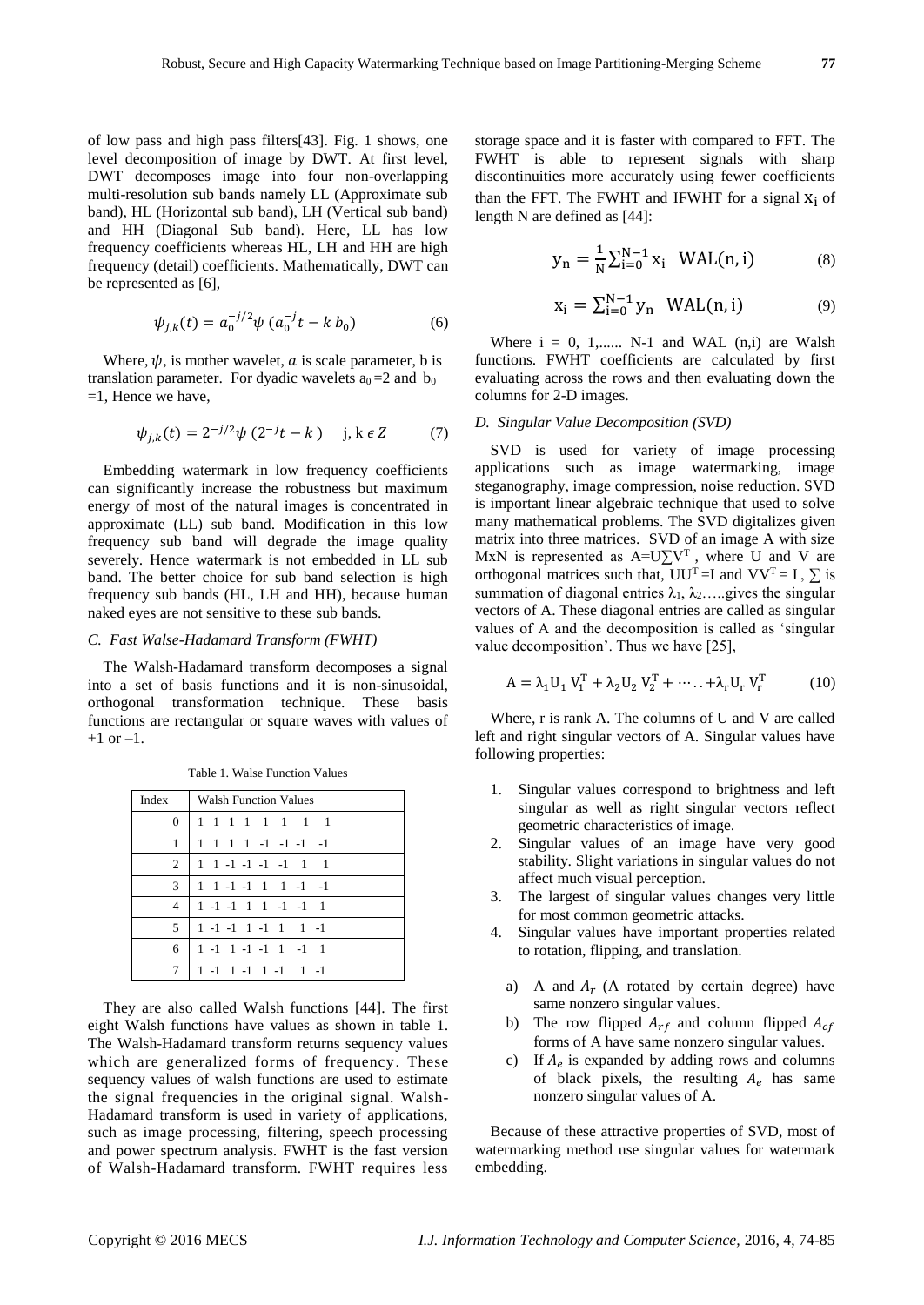#### *E. Fibonacci-Lucas Transform(FLT)*

The 'security provision' by given watermarking technique is important quality parameter. The use of 'watermark scrambling methods' is one of the better options to implement security in underlying watermarking technique. Watermark scrambling methods transform meaningful watermark information into disorder and unsystematic pattern so that watermark extracted by hacker should hide its real meaning because of meaningless order of patterns. Fibonacci-Lucas Transform is used as image scrambling method used in data hiding and secret communications. Fibonacci-Lucas Transform is robust against statistical attacks such as format changes attacks including tiff format to png, tiff to JPEG, tiff to BMP. It is also robust to noise addition attacks, cropping and compression attacks. This scrambling method can be effectively used for watermarking techniques to increase the security by scrambling the watermark in spatial domain. Basic Fibonacci Transform is given by[45]:

$$
\begin{pmatrix} x^2 \\ y^2 \end{pmatrix} = \begin{bmatrix} 1 & 1 \\ 1 & 0 \end{bmatrix} \begin{pmatrix} x^1 \\ y^1 \end{pmatrix} \begin{pmatrix} \text{mod } N \end{pmatrix} \tag{11}
$$

Where,  $(x1, y1) \in \{0, 1, \dots N-1\}$ : original image. (x2, y2): Fibonacci-Transformed Image N: Size of digital Image

The Lucas series is given by:

$$
L_n = \begin{cases} 2 & \text{if } n = 1 \\ 1 & \text{if } n = 2 \\ L_{n-1} + L_{n-2} & \text{Otherwise} \end{cases}
$$
 (12)

Resulting sample sequence:: 2, 1, 3, 4, 7, 11, 18, 29, 47 ,…..

Considering seed values of Fibonacci-series as 1,1 instead of 0,1. we have,

Fibo11=1, 1, 2, 3, 5, 8, 13, 34, 55,…. Fibo41=4, 1, 5, 6, 11, 17, 28, 45,…. Fibo51=5, 1, 6, 7, 13, 21, 34, 55,...

The Fibonacci-Lucas transform can be defined as[3],

$$
F_n = \begin{cases} 0 & \text{if } n = 0\\ 1 & \text{if } n = 2\\ F_{n-1} + F_{n-2} & \text{Otherwise} \end{cases}
$$
 (13)

$$
\begin{pmatrix} x^2 \\ y^2 \end{pmatrix} = \begin{bmatrix} F_i & F_{i+1} \\ L_i & L_{i+1} \end{bmatrix} \begin{pmatrix} x^1 \\ y^1 \end{pmatrix} \begin{pmatrix} mod \ N \end{pmatrix} \tag{14}
$$

Where,  $(x1, y1) \in \{0, 1, \ldots N-1\}$ : original image. (x2, y2): Fibonacci-Lucas transformed Image.  $F_i$  is the  $i^{th}$  term of Fibonacci series Fibo11.  $L_i$  is the  $i^{th}$  term of Lucas series, (i=1, 2, 4, 5...except 3). N: Size of digital Image.

#### IV. PROPOSED IPMS BASED METHODOLOGY IN DWT-FWHT-SVD

This section describes proposed IPMS based secure and robust digital image watermarking technique supporting high capacity watermark embedding. The watermark embedding algorithm and watermark extraction algorithm are presented here. The watermark embedding algorithm uses novel approach of IPMS reduction scheme where the IPMS effectively reduces watermark of size 512 x512 to 256x256. It also increases the security of embedding process. As the method is nonblind, it assumes that 'cover\_image' will be available in extraction process.

#### *A. Watermark Embedding Algorithm.*

Input: cover image, watermark W. Output: watermarked\_image.

#### **Steps:**

Step-1: Read grey scale 'cover\_image' of size 512x512.  *[Mc,Nc]=size(cover\_image)*

Step-2: Apply one level DWT to ' cover Image' using 'Haar' wavelet to give four non overlapping sub bands:

 *[LL1,HL1,LH1,HH1]= dwt2(cover\_image,'Haar');* Step-3: Apply 'Fast Walse-Hadamard Transform' to 'HL1' sub band.

$$
temp = fwht (HL1)
$$

Step-4: Apply 'Singular Value Decomposition' (SVD) to 'temp'.

*[U,S,V]=SVD (temp)*

Step-5: Read grey scale watermark of size 512x512 say 'Watermark1'

Step-6: Generate two shares from Watermark1 to give S1 and S2 as shown in Section III-A. The size of both S1 and S2 will be of size 256x512.

Step-7: Select S2 and generate further shares S3 and S4 of size 256x256.

Step-8: Now select Share S3 as Watermark W. Select share S4 to generate Pseudorandom

Number (PN) sequence to give watermark scrambling key 'K1'.

Step-9: Apply 'Fibonacci-Lucas transform' using key 'K1' to give scrambled watermark 'W1'.

Step-10: Perform embedding of 'scrambled\_watermark' W1 with cover\_image.

$$
SI = S + K * WI
$$

Where, K is scale factor also called flexing factor or amplification factor.

Step-11: *[U1,SS,V1]=SVD (S1) CW1=U\*SS\*V'*

Step-12: Apply inverse SVD to get 'New HL1' as: New  $HL1=ifwht(CWI)$ 

Step-13:Perform one level inverse DWT with 'New\_HL1 'component to form 'watermarked\_image' as: *watermarked\_image = idwt2(LL1, New\_HL1, LH1,HH1, 'Haar', [Mc,Nc]);* 

Step-14: Display 'watermarked\_image'.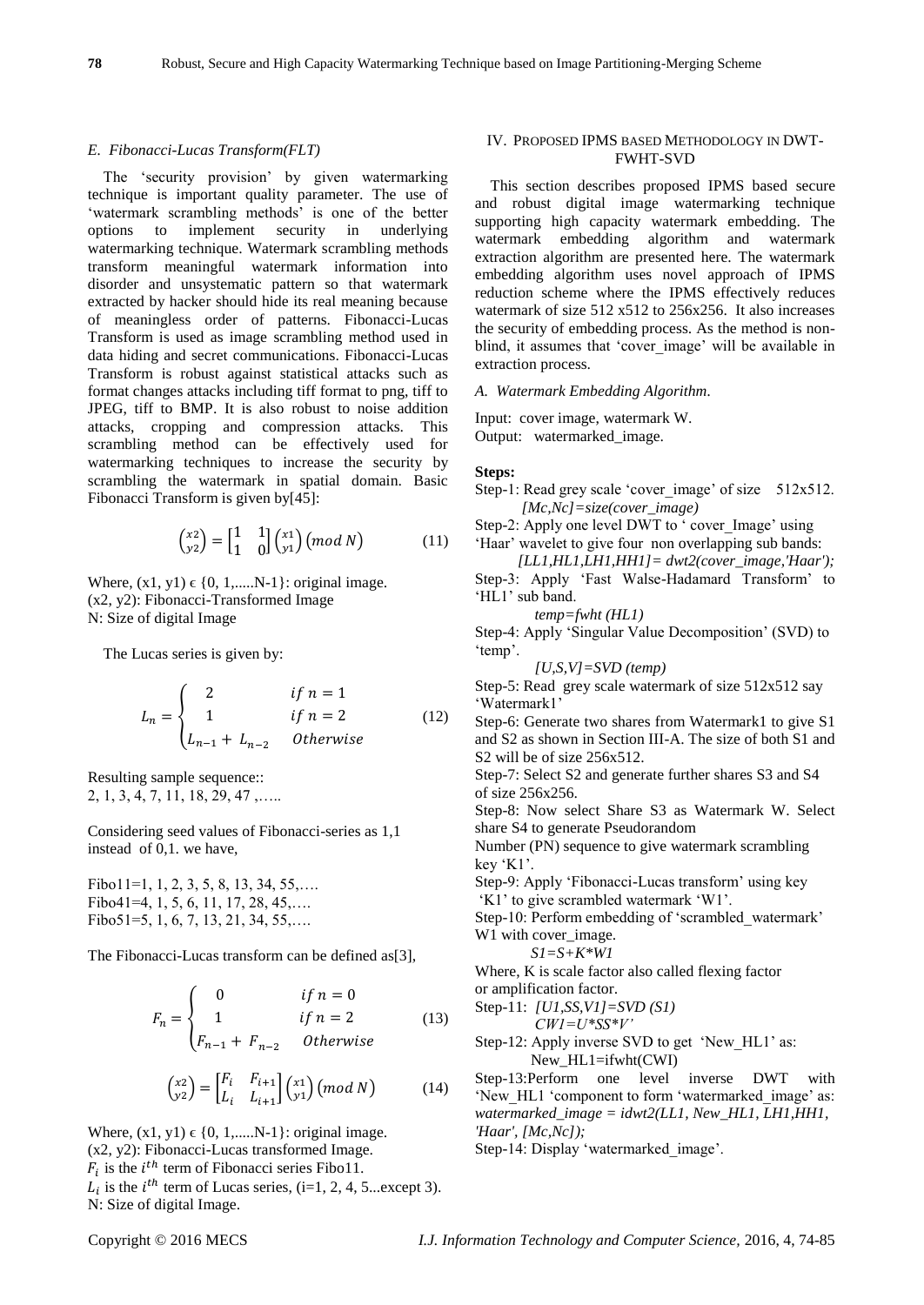#### *B. Watermark Extraction Algorithm*

Input: watermarked\_image ,cover image, shares S1, S4. Output: Final \_Watermark.

## **Steps:**

- Step-1: Read 'watermarked image' of size 512x512.
- Step-2: Apply One level DWT to 'watermarked image' to separate 'Recovered\_HL1' component as:
	- *[LL1, Recovered\_HL1,LH1,HH1] = dwt2(watermarked\_image,'Haar');*
- Step-3: Apply ' Fast-Walse-Hadamard Transform' : *NCWI=fwht(Recovered\_HL1)*
- Step-4: Apply Singular Value Decomposition *[UU,S2,VV]=SVD(NCWI )*
- Step-5: Read grey scale ' cover image' of size 512x512. *[Mc,Nc]=size(cover\_image)*
- Step-6: Apply one level DWT to ' Cover\_Image' using
- 'Haar' wavelet to give four non overlapping sub bands:  *[LL1, HL1, LH1, HH1]=*
	- *dwt2(cover\_image,'Haar');*
- Step-7: Apply 'Fast Walse-Hadamard Transform' to 'HL1' sub band as,
	- *temp=fwht (HL1)*
- Step-8: Apply 'Singular Value Decomposition' (SVD) to 'temp' as,

*[U,S,V]=SVD (temp)*

Step-9: Find SN using component: S2 in step 4 and

components: U1 and V1 in step 8 of watermark embedding process as,

*SN=U1\*S2\*V1'* 

Step-10:'scrambled\_watermark' can be found as follows: *scrambled\_watermark=(SN-S)/K;* 

Step-11: Apply 'Fibonacci-Lucas Transform' with key used in embedding algorithm to give 'recovered\_watermark' say 'S3\_New'.of size 256x256. Step-12: Combine 'S3 New' and S4 to regenerate share 'S2\_New' applying reverse logic presented in section III-A.

Step-13: Further combine share 'S2\_New' with S1 to generate 'Final \_Watermark' by applying logic presented in section III-A. Display 'Final\_Watermark' as extracted watermark.

#### V. EXPERIMENTATION AND RESULTS

The proposed system is implemented using Matlab version 8.0.0.7837(R2012b). The experimentation is carried out on personal computer with Intel(R), Core(TM) i3-2310M, processors rated at 2.10 GHz, main memory of 4 GB and 32 bit Microsoft Windows 7 operating system. The variety of tests are carried out to evaluate imperceptibility, robustness against 14 noise addition, filtering attacks, high payload capacity. The proposed system has been tested with online database [46] and [47] considering grey scale cover images of size 512x512 and watermark of size  $512x512$  as shown in fig.2.

#### *A. Performance Evaluation Metrics*

Here objective is to test two major quality parameters

of watermarking technique namely perceptual transparency and robustness with given grey scale watermark. Perceptual transparency also called as imperceptibility is very important benchmark for assessing quality of digital image watermarking technique under consideration. Perceptual transparency implies that perceived quality of original cover image should not be destroyed by presence of watermark. PSNR is major attribute to measure perceptual quality of watermarked image. The bigger PSNR implies better quality of watermarked image. Initially, the Mean Square Error (MSE) is computed and PSNR is calculated using MSE. Mean Square Error of grey scale image is defined as [25],



Fig.2. Cover images of size 512x512 a) Lena b) Peppers c) Baboon d) Lake e) Plane and f) Grey scale Watermark cameraman of size 512x512.

$$
MSE = \frac{1}{M*N} \sum_{i=1}^{M} \sum_{j=1}^{N} [X1(i,j) - X2(i,j)]^2
$$
 (15)

Where, *M* x*N : size of image*,

 $X1(i, j)$ : Pixel values of original image,  $X2(i, j)$ : Pixel values of watermarked image,

The PSNR for grey scale image is given as[25],

$$
PSNR(db) = 10\log_{10} \frac{(Max_I)^2}{\frac{1}{M*N}\sum_{i=1}^{M}\sum_{j=1}^{N}[X1(i,j)-X2(i,j)]^2} (16)
$$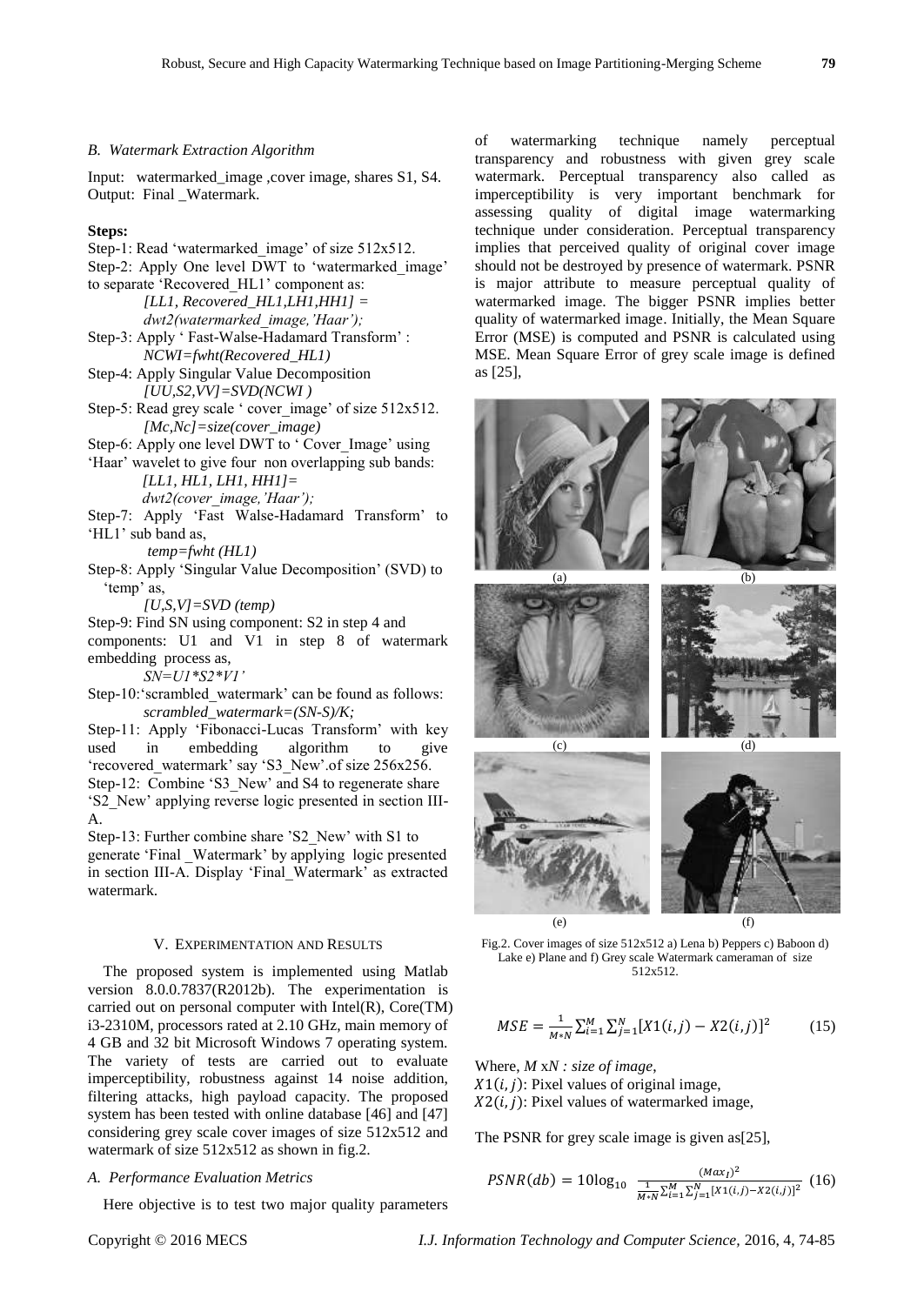Where, *M* x*N: size of image*,  $Max<sub>I</sub>$  is 255 for grey scale image,  $X1(i, j)$ : Pixel values of original image,  $X2(i, j)$ : Pixel values of watermarked image. PSNR can also be defined as [25][26],

$$
PSNR(db) = 10\log_{10}\left[\frac{Max(X(i,j))^2}{MSE}\right] \tag{17}
$$

Where, 'MSE' is computed using equation (15) Where,  $Max<sub>I</sub>$  is 255 for grey scale image.

Robustness is measure of immunity of watermark against removal or destroying it due to intentional or unintentional attacks like noise addition, filtering, cropping, compression, histogram equalization, gamma correction, contrast adjustment, rotation, scaling and translation. The normalized correlation (NC) is important attribute for measuring robustness of underlying watermarking technique against various attacks. NC measures the similarity between 'original watermark' and 'extracted watermark'. The value of NC is between 0 to 1. If NC equals to 1, then extracted watermark matches exactly with original watermark. Normalized correlation (NC) is defined as [36],

NC (p) = 
$$
\frac{1}{M*N} \sum_{i=1}^{M} \sum_{j=1}^{N} w_1(i,j) w_2(i,j)
$$
 (18)

Where, M x N: size of watermark,  $w_1(i, j)$ : Pixel values of original watermark,  $w_2(i, j)$ : Pixel values of original watermark.

## *B. Details of IPMS based scheme in DWT-FWHT-SVD domain*

The step by step implementation of proposed IPMS based scheme in DWT-FWHT-SVD domain is shown in fig.3. The images are resized for display purpose.





Fig.3. Step by step implementation of proposed method a)Original Cover peppers b)Selected HL1 c)Forward FWHT of HL1 d)Forward SVD after forward FWHT of HL1 e)Inverse SVD f)HL1:Inverse FWHT g)Original Watermark h)Scrambled Watermark i)Watermarked Image j)Watermarked image peppers under pepper-salt attack k)Extracted Watermark l)Recovered Watermark

*C. Relative impact of imperceptibility and robustness*





The tests are carried out for all candidate images of size 512x512. The scale factor K is varied from 0.10 to 0.55. The values of PSNR and NC are noted. As shown in fig. 4, with scale factor K as 0.10, Lena image gives PSNR as 75.8446dBs and NC as 0.9800, peppers image gives PSNR as 82.8343 dBs and NC as 0.9755, baboon image gives PSNR as 94.0575 dBs and NC as 0.9715, lake images gives PSNR as 86.9526 dBs and NC as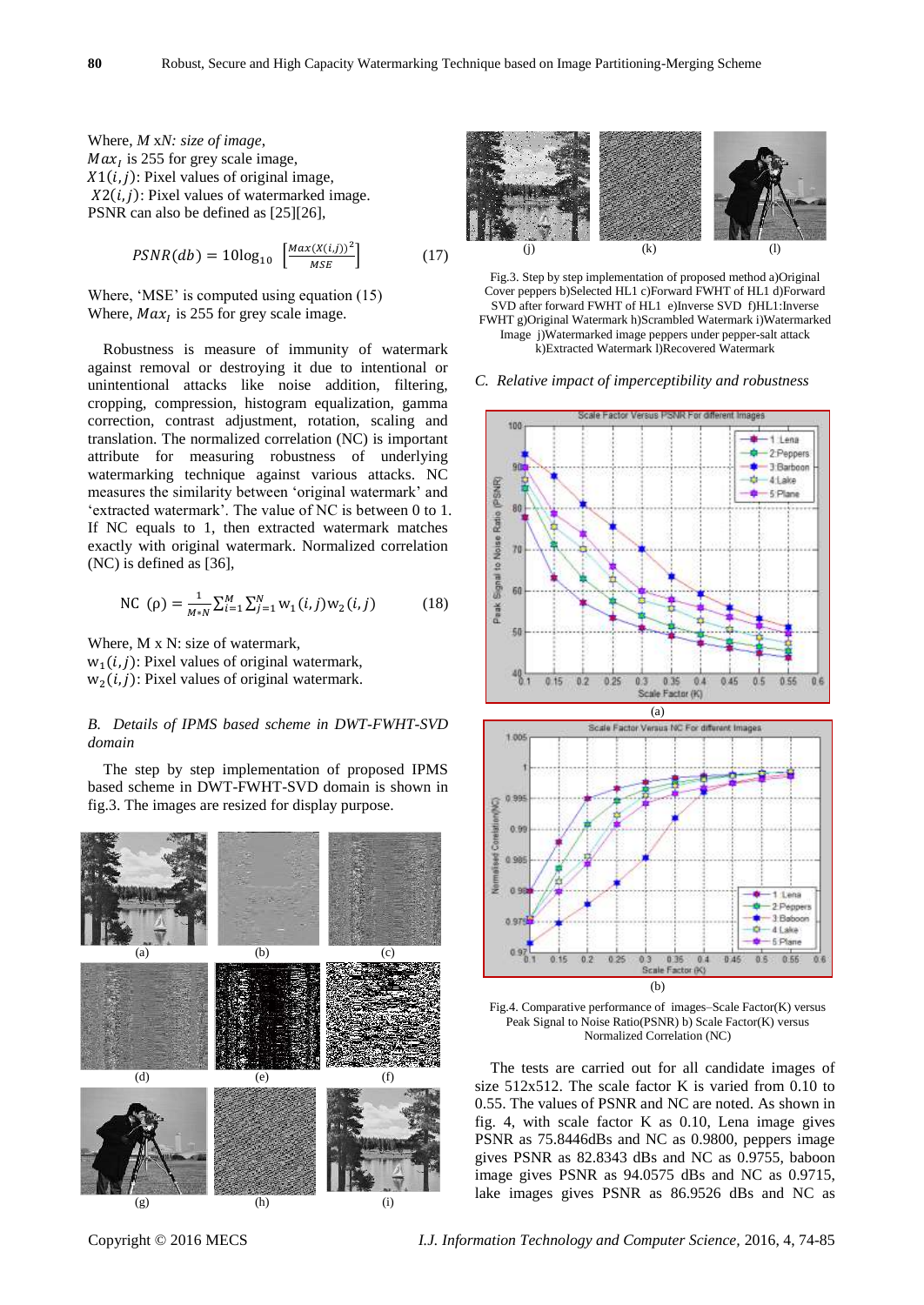0.9756, plane image gives PSNR as 89.9170 dBs and NC as 0.9750. As K increases from 0.25 to 0.55, for all 5 candidate images, NC is greater than 0.99 rounded to 1, indicating exact recovery of watermark from watermarked image. As PSNR increases, NC decreases. Thus baboon image shows highest PSNR values while lowest NC values. Similarly, Lena image shows lowest PSNR values but highest NC values.

The comparatively, baboon image gives better performance with compared to candidate images under consideration as quality factor (QF) of baboon image is better. The experimental demonstrations proves that PSNR and NC are inverse of each other. Thus, as imperceptibility all candidate cover images in proposed method increases, the robustness get decreased.

## *D. Robustness of proposed method*





Fig.5. Robustness of proposed technique to a)Pepper and Salt Noise b) Speckle Noise attack

Fig.5 and Fig.6 show robustness of watermarked images under noise addition and noise filtering attacks.

Baboon image gives best performance for all noise attacks with density 0.001 to 0.1 and for speckle noise with density 0.001.

But, it shows poor performance against filtering attacks inclusing median filtering, wiener filtering and gaussian filtering while Lena image gives better performance against filtering attacks. The proposed technique found robust against all noise addition and noise filtering attacks under consideration.





Fig.6. Robustness of proposed technique to a) Gaussian Noise b) Filtering Attacks

## *E. Comparative Imperceptibility and Watermark Embedding Capacity*

The imperceptibility of proposed IPMS based watermarking technique in DWT-FWHT-SVD domain found superior than method [39], method [40] and method[41] as shown in fig.7. Table 2 shows comparative watermark hiding capacity with cover image Lena. It shows that the proposed method also supports better watermark hiding capacity.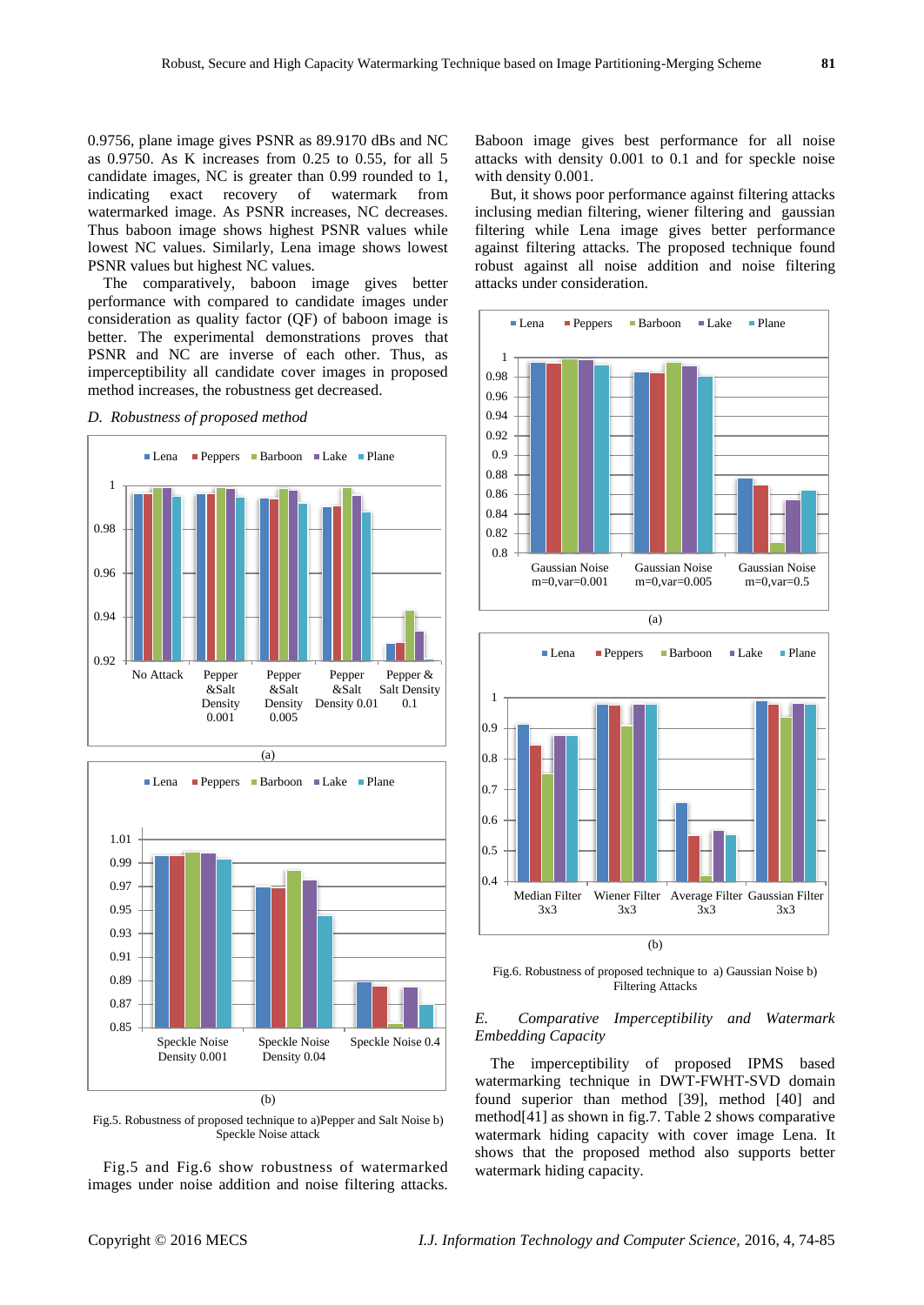

Fig.7. Comparative of imperceptibility

| Table 2. Comparative watermark hiding capacity |  |
|------------------------------------------------|--|
|                                                |  |

| Methods                | Method     | Method     | Method        | Proposed     |
|------------------------|------------|------------|---------------|--------------|
|                        | [39]       | [40]       | [41]          | method       |
| Embedding              | RDWT-      | RDWT-      | <b>GA-DWT</b> | DWT-         |
| Domain                 | <b>SVD</b> | <b>SVD</b> |               | <b>FWHT-</b> |
| Used                   |            |            |               | <b>SVD</b>   |
| Cover Type             | Grey       | Grey Scale | Grey Scale    | Grey         |
| used                   | Scale      |            |               | Scale        |
| <b>Subbands</b>        | LL, LH,    | LL, LH,    | LH            | HL.          |
| Used                   | HL, HH     | HL, HH     |               |              |
| Cover Size             | Lena       | Lena       | Lena          | Lena         |
|                        | 512x512    | 512x512    | 512x512       | 512x512      |
| Watermark<br>Size Used | 512x512    | 512x512    | 64x64         | 512x512      |

*F. Comparative Robustness with existing methods*

The robustness of proposed technique is compared with three different existing DWT based methods namely method [39], method [40], method [41]. The tests are carried out with cover images of size 512x512 in HL region. The out coming results of proposed method is compared with robustness of watermarked 'Lana' image of method[39] as shown in fig.8-a and found more robust for 12 various noise addition and noise filtering attacks except for speckle noise with density 0.4 for Lena image, where both methods show almost same performance.

The robustness of proposed method is compared with method [40] and method [41] as shown in fig.8-b and fig. 8-c and found superior than these methods.



Fig.8. Comparative performance of proposed method with :a) method[39] b) method [40] and c) method[41]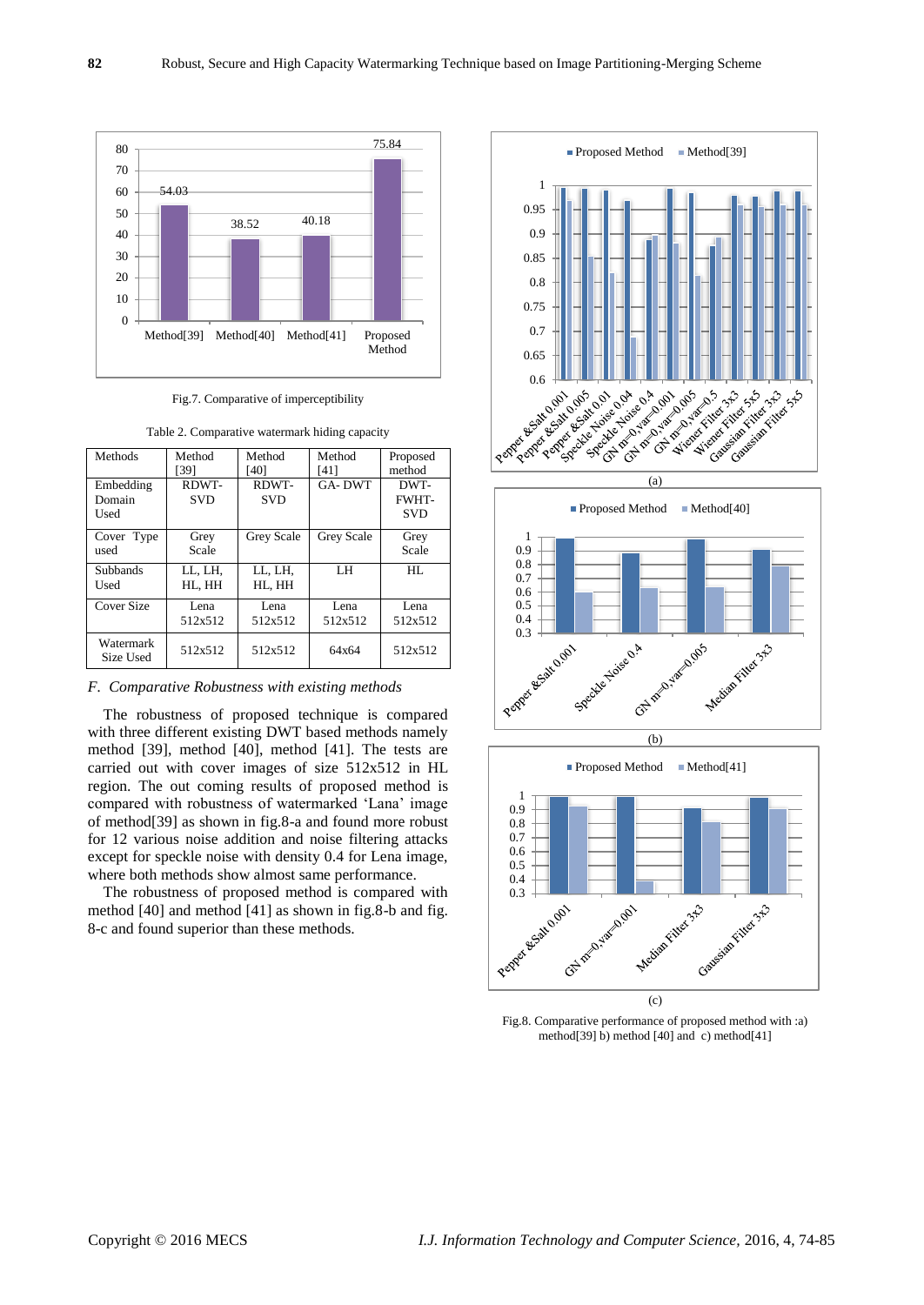### VI. CONCLUSIONS

i.The proposed novel IPMS based watermarking technique in DWT-FWHT-SVD domain combines individual properties of DWT, FWHT and SVD to achieve imperceptibility, robustness, high watermark embedding capacity and more security in embedding process using FLT.

ii.The achieved imperceptibility in terms of PSNR is 75.8446dBs for Lena image, 82.8343 dBs for peppers image, 94.0575 dBs for baboon image, 86.9526 for dBs for Lake Image and 89.9170 dBs for plane image.

iii.The robustness in terms of NC equals to 1 for all cover images of size 512x512 under consideration and watermark cameraman of size 512x512 proving exact recovery of watermark.

iv.The proposed method is compared with method [39], method [40] and method [41] for robustness, imperceptibility and watermark hiding capacity and proposed method found superior than these methods.

v. Both FLT and IPMS increase security levels in watermark embedding process.

#### VII. FUTURE SCOPE

The proposed technique is flexible and can be extended for color image watermarking in different color spaces such as red-green-blue(RGB), KarhunenLoeve average (KLA), YUV, YIQ, XYZ, UVW, YCbCr, RcGcBc and RsGsBs. As per scope of this work, DWT has been focused as central transform. Instead of DWT, either complex wavelet transform (CWT), Multi wavelet or complex and rotated wavelet transform can be used to make the system more robust and secure. The proposed watermarking technique can be extended for video watermarking.

#### ACKNOWLEDGEMENT

The author expresses deep sense of gratitude and hearty thanks to her Ph.D supervisor Dr. Suresh N. Mali, Principal, Sinhgad Institute of Technology and Science (SITS), Narhe, Pune, MS, India for his valuable guidance, motivation and support for this research work. The author would also like to thank to Dr. G.J. Vikhe Patil, Principal Amrutvahini College of Engineering(AVCOE), Sangamner, Ahmednagar, Maharashtra, India for his constant support.

#### **REFERENCES**

- [1] Lihong Cui and Wenguo Li," Adaptive Multiwavelet-Based Watermarking Through JPW Masking", IEEE Transactions on Image Processing, Vol.20, No.4, pp. 1047-1060, Apr. 2011.
- [2] M. Kamran, and Muddassar Farooq, "An Information-Preserving Watermarking Scheme for Right Protection of EMR Systems", IEEE Transactions on Knowledge` and Data Engineering, Vol. 24, No. 11, pp. 1950-1962, Nov. 2012.
- [3] S. Nadarajah, "A generalized normal distribution," J. Appl.

Statist., vol.32, pp. 685–694, Sep. 2005.

- [4] K. Krishnamoorthy, "Handbook of Statistical Distributions With Applications", London, U.K.: Chapman & Hall, 2006.
- [5] Yu-Hsun Lin and Ja-Ling Wu, "A Digital Blind Watermarking for Depth-Image-Based Rendering 3D Images", IEEE Transactions on Broadcasting, Vol.57, No.2, pp. 602-611, Jun.2011.
- [6] R. Agrawal, P. Haas, and J. Kiernan, "Watermarking Relational Data: Framework, Algorithms and Analysis," The VLDB J., vol. 12,no. 2, pp. 157-169, 2003.
- [7] Chih-Chin Lai, and Cheng-Chih Tsai, "Digital Image Watermarking Using Discrete Wavelet Transform and Singular Value Decomposition", IEEE Trans.on Instru. and Measurement, Vol. 59, No. 11, pp. 3060-3063, Nov. 2010.
- [8] Ehsan Nezhadarya,, Z. Jane Wang, and Rabab Kreidieh Ward," Robust Image Watermarking Based on Multiscale Gradient Direction Quantization", IEEE Transactions on Information Forensics and Security, Vol. 6, No. 4, pp.1200-1213, Dec. 2011.
- [9] Fan Zhang, WenyuLiu, WeisiLin, and King NgiNgan," Spread Spectrum Image Watermarking Based on Perceptual Quality Metric", IEEE Trans. on Image Processing, Vol. 20, No. 11, pp. 3207-3218, Nov. 2011.
- [10] Xiaolong Li, Bin Yang, Tieyong Zeng, " Efficient Reversible Watermarking Based on adaptive Prediction error Expansion and pixel selection", IEEE Transactions on Image Processing, Vol.20,No.12, PP:3524-3533, Dec. 2011.
- [11] Gouenou Coatrieux,Wei Pan, Nora Cuppens-Boulahia, Frederic Cuppens and Christian Roux, "Reversible Watermarking Based on Invariant Image Classification and Dynamic Histogram Shifting",IEEE Trans. on Info. Forensics and Security, VOL. 8, NO. 1, pp:11-120, Jan. 2013
- [12] Tsung-Yuan Liu, and Wen-Hsiang Tsai," Generic Lossless Visible Watermarking-A New Approach", IEEE Transactions on Image Processing,Vol.19,No.5, pp. 1224- 1235, May 2010.
- [13] Y.Q.Shi, Z.Ni,D.Zou,C. Liang, G.Xuan, "Lossless data hiding :Fundamentals, algorithms and applications", Proc. IEEE ISCAS, vol.2, pp: 33-36,2004.
- [14] M.U.Celik, G. Sharma, A.M. Tekalp, "Lossless watermarking for image authentication: A new framework and an implementation", IEEE Tans. Image Process.,Vol 15,no.4, pp:1042-1049, Apr. 2006.
- [15] Dalel Bouslimi, Gouenou Coatrieux, Michel Cozic, and Christian Roux, "A Joint Encryption/Watermarking System for Verifying the Reliability of Medical Images", IEEE Trans. on Information Technology in Biomedicine, Vol.16, No. 5,pp.891-899, Sep. 2012.
- [16] Gouenou Coatrieux, Hui Huang, Huazhong Shu,Limin Luo and Christian Roux,"A Watermarking-Based Medical Image Integrity Control System and an Image Moment Signature for Tampering Characterization", IEEE Journal Of Biomedical and Health Informatics, vol. 17, No. 6, pp:157-1067, November 2013.
- [17] Tsz Kin Tsui, Xiao-Ping Zhang, and Dimitrios Androutsos, "Color Image Watermarking Using Multidimensional Fourier Transforms", IEEE Transactions on Information Forensics and Security, Vol. 3, No. 1, pp.16-28 Mar. 2008.
- [18] Chuntao Wang, Jiangqun Ni and Jiwu Huang,"An Informed Watermarking Scheme Using Hidden Markov Model in the Wavelet Domain", IEEE Transactions on Information Forensics and Security, Vol. 7, No. 3, pp.853- 867,Jun. 2012.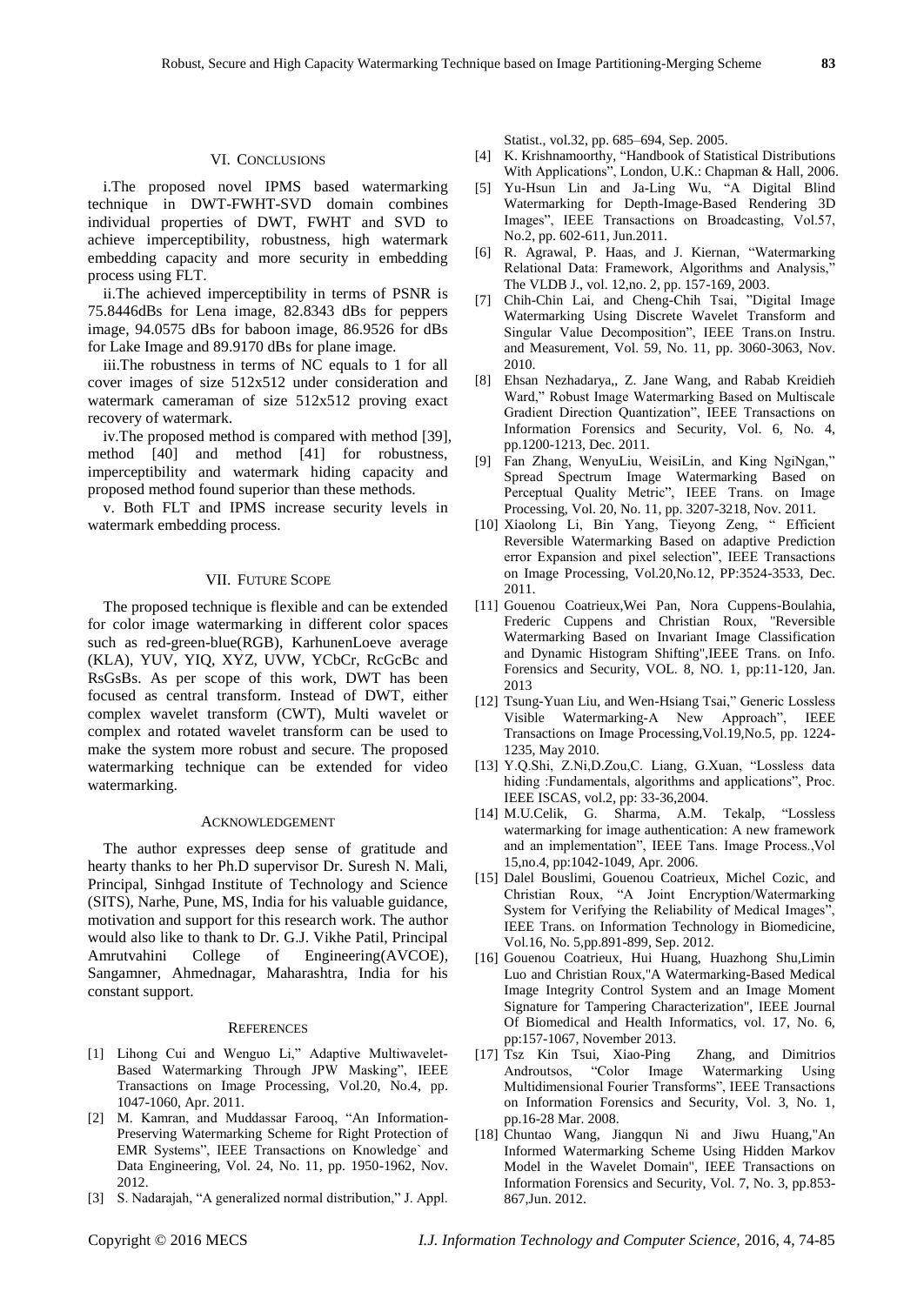- 
- [19] Baisa L. Gunjal, Suresh N. Mali, "Strongly Robust and Highly Secured DWT-SVD Based Color Image Watermarking: Embedding Data in All Y, U, V Color Spaces", International Journal of Information Technology and Computer Science, Vol. 4, No.3, pp.1-7, Apr. 2012.
- [20] D. Kundur and D. Hatzinakos, "Digital watermarking for telltale tamper proofing and authentication," Proc. IEEE, vol. 87, no. 7, pp.1167–1180, Jul. 1999.
- [21] Mohsen Zareian, Hamid Reza Tohidypour,"Robust quantization index modulation-based approach for image watermarking", IET Image Processing , Vol. 7, Iss. 5, pp. 432–441,2013.
- [22] V. Senthil and R. Bhaskaran, "Digital image watermarking using edge detection and wavelets with robustness analysis against jpeg compression attacks," in Int. Conf. Innovations in Inf. Tech., pp. 583–587,16–18 Dec. 2008.
- [23] T. Tsui, X. Zhang, and D. Androutsos, "Color image watermarking using the spatio-chromatic fourier transform," in Proc. ICASSP,Toulouse, France, pp. 305– 308, May 2006.
- [24] T. Tsui, X. Zhang, and D. Androutsos, "Quaternion image watermarking using the spatio-chromatic fourier coefficients analysis," presented at the ACM, Santa Barbara, CA,Oct 2006.
- [25] Chih-Chin Lai, and Cheng-Chih Tsai, "Digital Image Watermarking Using Discrete Wavelet Transform and Singular Value Decomposition", IEEE Transactions on Instrumentation and Measurement, Vol. 59, No. 11, pp. 3060-3063, Nov. 2010.
- [26] Zhenyu Wei, and King N. Ngan, "Spatio-Temporal Just Noticeable Distortion Profile for Grey Scale Image/Video in DCT Domain", IEEE Transactions on Circuits and Systems for Video Technology, Vol. 19, No. 3, pp.337- 346,Mar. 2009.
- [27] A. Ahumada and H. Peterson, "Luminance-model-based DCT quantization for color image compression," in Proc. SPIE Human Vision,Visual Process., Digit. Display III, vol. 1666, pp. 365–374, 1992.
- [28] J. Zou, R.K.Ward, and D. Qi, "A new digital image scrambling method based on fibonacci numbers," in Proc. Int. Symp. Circuits and Syst.,.3, pp. 965–968,2004.
- [29] Zou, J.C., R.K.Ward and Q.D. Qi, "The generalized Fibonacci transforms and application to image scrambling", Proceedings of IEEE international conference on Acoustic , Speech and Signal Processing, Canada,2004, pp. 385- 388,2004.
- [30] Na Li; Xiaoshi Zheng; Yanling Zhao; Huimin Wu; Shifeng Li ,"Robust Algorithm of Digital Image Watermarking Based on Discrete Wavelet Transform", Electronic Commerce and Security, International Symposium , pp.942 – 945,2008
- [31] Cheng-qun Yin, Li Li, An-qiang Lv, Li Qu, "Color Image Watermarking Algorithm Based on DWT-SVD", Proceedings of IEEE International Conf. on Automation and Logistics, Jinan, China,pp.2607-2611,2007.
- [32] J. Zou, X. Tie, R. K. Ward, and D. Qi, "Some novel image scrambling methods based on affine modular matrix transformation," J.Inf.Comput. Sci.,Vol.2, No.1, pp. 223– 227,2005.
- [33] J. Zou and R. K. Ward, "Introducing two new image scrambling methods," in IEEE Pacific Rim Conf. Comm., Comp. and Signal Proces., vol. 2, pp. 708–711 Aug. 2003.
- [34] A. Nikolaidis and I. Pitas, "Asymptotically optimal detection for additive watermarking in DCT and DWT domains,"IEEE Trans.Image Process., vol.12, no.5, pp.563–571, May 2003.
- [35] Cheng-qun Yin, Li Li, An-qiang Lv, Li Qu, "Color Image

Watermarking Algorithm Based on DWT-SVD", Proceedings of IEEE International Conference on Automation and Logistics, Jinan, China, pp:2607-2611, 18-21 Aug. 2007.

- [36] Priyanka Singh, Suneeta Agarwal, Akanksha Pandey, "A Hybrid DWT-SVD Based Robust Watermarking Scheme for Color Images and its Comparative Performance in YIQ and YIV color Spaces", 3rd IEEE International Advance Computing Conference (IACC), pp:1213-1218, 22-23 Feb. 2013.
- [37] Na Wang, Chung-Hwa Kim, "Tamper Detection and Self Recovery Algorithm of Color Image Based on Robust Embedding of Dual Visual Watermarks using DWT-SVD", IEEE Int.Sympo. on Communication and Information Technology, pp: 157-162, 28-30 Sep.2009.
- [38] Liu Liang and Sun Qi, "A new SVD-DWT composite watermarking", Proceedings of 8<sup>th</sup>IEEE International conference on signal processing (ICSP), pp: 645-650,2006.
- [39] Nasrin M. Makbol, Bee EeKhoo, "Robust blind image watermarking scheme based on Redundant Discrete Wavelet Transform and Singular Value Decomposition", Elsevier International Journal of Electronics and Communications, AEU-67,pp.102-112,2013.
- [40] Samira Lagzian, Mohsen Soryani, Mahmood Fathy, "Robust watermarking scheme based on RDWT-SVD: Embedding Data in All sub bands", IEEE, pp. 48-52,2011.
- [41] K.Ramanjaneyulu, K. Rajarajeswari, "Wavelet-based oblivious image watermarking scheme using genetic algorithm", IET Image Processing,vol. 6, no.4, pp. 364– 373,2012.
- [42] Sridhar B., Arun C., "A wavelet based image watermarking technique using image sharing method", IEEE international conference on Information Communication and Embedded Systems (ICICES), pp.629 - 633, 21-22 Feb. 2013.
- [43] K.P. Soman, K.I. Ramchandran, "Insight into Wavelets: From Theory to Practice", 2nd Edition, Prentice Hall of India, ",pp.48-71, 2008.
- [44] Md. Iqbal H. Sarker, M. I. Khan, "An Improved Blind Watermarking Method in Frequency Domain for Image Authentication", IEEE International Conference on Informatics, Electronics & Vision (ICIEV), pp.1-5, 17-18 May 2013.
- [45] Minati Mishra, Priyadarsini Mishra, M.C. Adhikary and Sunit Kumar, "Image Encryption Using Fibonacci-Lucas Transformation", International Journal on Cryptography and Information Security (IJCIS), Vol.2, No.3, pp. 131 - 141, Sep. 2012.
- [46] CVG-UGR Image Database [Online]. Available: http://decsai.ugr.es/cvg/dbimagenes/index.php
- [47] OsiriX [Online]. Available: http://www.osirixviewer.com/Downloads.html

#### **Authors' Profiles**



**Dr. Baisa L. Gunjal** has completed PhD from Savitribai Phule Pune University and working as associate professor in Amrutvahini College of Engineering, Sangamner, Ahmednagar, Maharashtra, India. She is recipient of six awards during 2012 to 2015. She is recipient of 'Maximum Publications award-2013' from

Computer Society of India, 'Best Teacher Award-2013' from Savitribai Phule Pune University(SPPU), MS, India, 'Lady